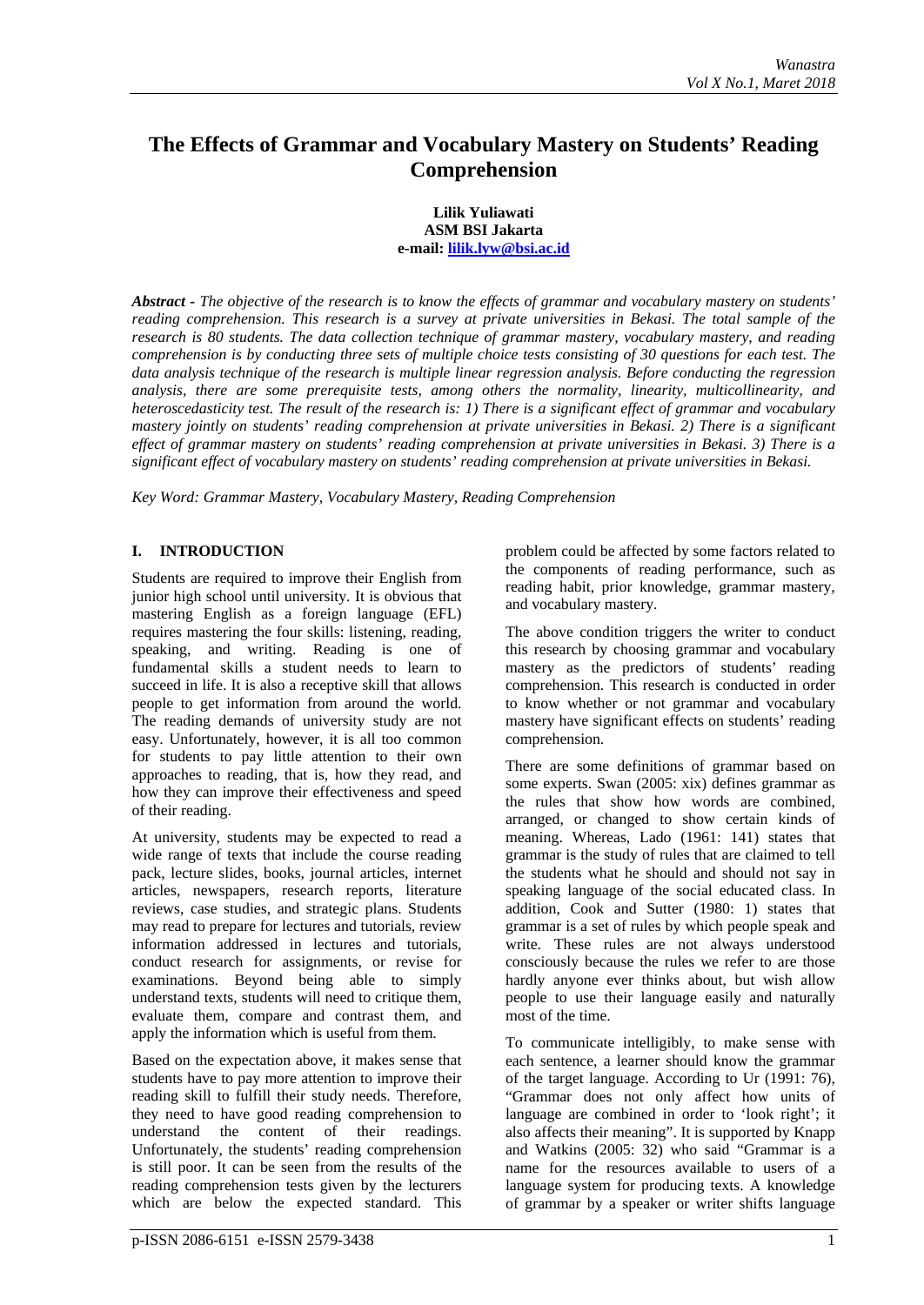use from the implicit and unconscious to a conscious manipulation of language and choice of appropriate text". From that statement, it is clear that grammar is one of the important things in English because it is not just to make the sentence good but also it will refers to its meaning.

Grammar mastery means the ability to absorb the theory of sentence (functions, units, or forms) and be able or capable of creating standard forms in accordance with the rules and regulations.

Swan (1985: 5) emphasizes the importance of grammar mastery to support the good use of language. In addition, Harmer (1991: 22) declared that grammatical knowledge is important for learners who want to have communicative competence. With good understanding on grammatical concepts, learners can avoid the use of incorrect structures.

In reading English texts, students often do not understand the meaning of sentence even though they understand all words contained in that sentence. It often occurs especially in long and complex sentences. By seeing those facts, there should be technique to help students in understanding the sentence, such as analysis of sentences, knowledge of punctuation, introduction of terms, and knowledge of key words.

Vocabulary cannot be separated from language skills because it plays an important role in understanding the language holistically. Hornby (1995, 133) says that vocabulary is a list of words with their meanings. It is the core of language.

According to Hatch and Brown (1995: 1), the term vocabulary refers to a list or set of words for a particular language or a list or a set of words that individual speaker of language might use.

Thornbury (2007: 14) states that vocabulary means a large collection of items. He adds that learning vocabulary is important because it enriches someone's knowledge of words. In reference to the reading comprehension, the students should acquire a number of vocabularies to get better understanding in reading an English text. Vocabulary as knowledge means the knowledge of a word not only implies a definition, but also implies how that words fits into the world.

Lehr, Osborn, and Hiebert (in Kamil and Hiebert, 2004: 2-3) define vocabulary as knowledge of words and word meaning in both oral and written language and in productive and receptive forms. More specifically, they use vocabulary to refer to "the kind of word that students must know to read increasingly demanding text with comprehension". Nunan (1999: 101) says that vocabulary is more than lists of target language words. Vocabulary is part of the language system.

Vocabulary is central to English language teaching because without sufficient vocabulary students cannot understand others or express their own ideas. Wilkins (1972: 112) wrote that "... while without grammar very little can be conveyed, without vocabulary *nothing* can be conveyed".

Vocabulary mastery can be defined as someone's proficiency in using words and their meaning appropriately in language. Vocabulary mastery is the process to comprehend English vocabulary learned from the messages communicated. By reading a text, learners will be accustomed to looking the dictionary up guessing the words and using the words in the context properly. Good vocabulary mastery will help the learners express their ideas precisely. By having many stocks of words, learners will be able to comprehend the reading materials, catch someone's talk, give response, speak fluently, and write some kinds of topics. On the contrary, if the learners are unfamiliar with the meaning of the words by those who address them, they will be unable to participate in conversation, ask for the information or express some ideas and thoughts.

# **II. RESEARCH METHODOLOGY**

The method used in this study is survey method. Sasmoko (2004: 152) said that survey is data collecting from the limited cases in large numbers. The purpose of the survey is to collect information about the variables and not the information about individuals. There are three variables in this research: grammar mastery and vocabulary mastery as the independent variables and reading comprehension as the dependent variable. The analysis used for the hypothesis testing is multiple linear regressions.

The shape of this research design can be seen in the following scheme:



**Figure 1. Research Design**

Description: X1 : Grammar Mastery X2 : Vocabulary Mastery Y : Students' Reading Comprehension

The population in this research was second semester students of Bina Sarana Informatika Kaliabang Bekasi and Bina Sarana Informatika Cut Meutia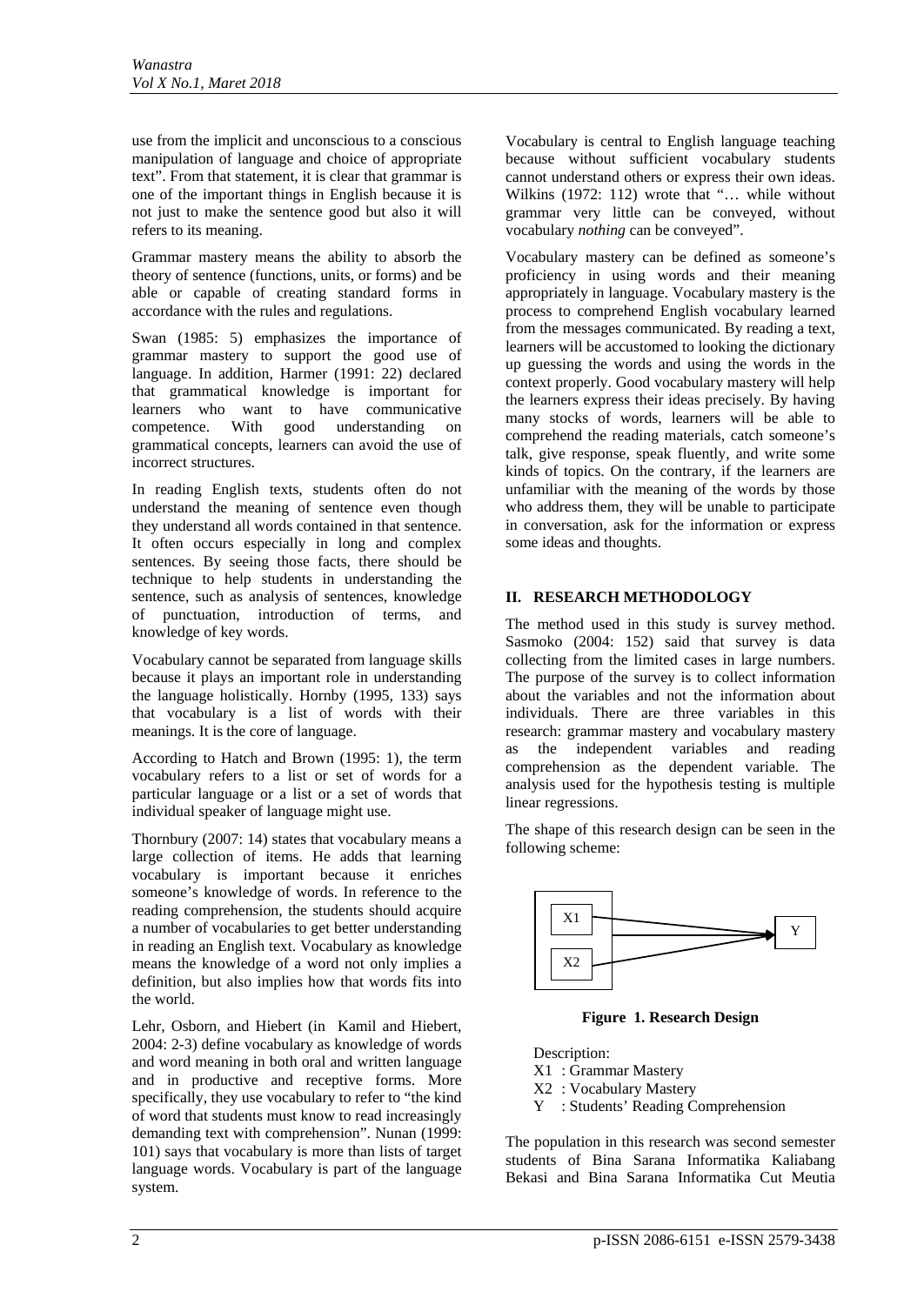Bekasi majoring Management of Informatics academic year 2016/2017.

Roscoe in Sugiyono (2013: 74) stated that in multivariate research, total respondent is at least ten times of total variables. Considering this statement, the writer took 80 students as the sample of this research. In choosing the sample, there are two universities: Bina Sarana Informatika Kaliabang Bekasi and Bina Sarana Informatika Cut Meutia Bekasi. The writer took 40 students from each university to be the samples. As a result, 80 students in second semester academic year 2016/2017 become the samples of this research.

The researcher collected the data by finding out on the field of the research. The data are collected by giving three sets of objective test as the instruments to the 80 students. Before the instruments are used to retrieve the data, they are firstly tested and executed on sample of students that do not include of the research but in the same population and level. It is to determine validity and reliability of the instrument. The correlation formula of Pearson Product Moment is used to test the validity of each question and the value of Cronbach's Alpha is used to measure the reliability of the instrument.

Test requirements of data analysis are used to determine whether the data are feasible or not by using statistical tools. The prerequisite tests include normality test, linearity test, multicollinearity test, and heteroscedasticity test.

The hypothesis test used simple multiple linear regressions. In this research, the overall analysis was carried out by a computer program of SPSS version 20.0 for windows.

# **III. RESULT AND DISCUSSION**

#### **A. Data Description**

The data from the test of grammar, vocabulary, and reading comprehension which were taken from 80 respondents were used to analyze. The aim of the analysis is to find out and give information of the research findings based on the data and variables of the research. Therefore, all the data were analyzed by using SPSS version 20.0 for Windows in order to get the results.

The data description of grammar mastery (X1), vocabulary mastery (X2), and students' reading comprehension (Y) are depicted in the following table.

| <b>Table 1. Description of Research Data</b> |
|----------------------------------------------|
| C4-4-4-4-                                    |

| <b>Statistics</b>         |             |                    |                        |                              |  |  |
|---------------------------|-------------|--------------------|------------------------|------------------------------|--|--|
|                           |             | Grammar<br>Mastery | Vocabular<br>y Mastery | Reading<br>Comprehe<br>nsion |  |  |
|                           | Valid       | 80                 | 80                     | 80                           |  |  |
| N                         | Missin<br>g | $\theta$           | 0                      | 0                            |  |  |
| Mean                      |             | 19.05              | 19.06                  | 16.38                        |  |  |
| Median                    |             | 19.00              | 19.00                  | 17.00                        |  |  |
| Mode                      |             | 19                 | 17                     | 20                           |  |  |
| <b>Std. Deviation</b>     |             | 5.507              | 5.646                  | 4.915                        |  |  |
| <b>Skewness</b>           |             | .180               | $-.045$                | $-.273$                      |  |  |
| Std. Error of<br>Skewness |             | .269               | .269                   | .269                         |  |  |
| Kurtosis                  |             | $-955$             | $-1.142$               | $-.677$                      |  |  |
| Std. Error of<br>Kurtosis |             | .532               | .532                   | .532                         |  |  |
| Range                     |             | 20                 | 21                     | 22                           |  |  |
| Minimum                   |             | 9                  | 7                      | 4                            |  |  |
| Maximum                   |             | 29                 | 28                     | 26                           |  |  |
|                           |             |                    |                        |                              |  |  |

### 1. **The Data of Grammar Mastery (X1)**

Data of grammar mastery are taken from an objective test in the form of multiple choices. The test consists of 30 items out of 80 respondents. Each item will be grade of 0 if it is incorrect and 1 if it is correct. It is known that the score are in the range 9- 29. It means that the minimum score is 9 and the maximum score is 22. The grammar mastery level of the respondents is on the average 19.05 (mean), standard deviation 5.507, score at the center of distribution 19.00 (median), and most frequently score in data set 19 (mode). The score of standard deviation is 5.507 means equal to 28.91% from the average score. It shows that the disparity of grammar mastery among the respondents is relatively low because as it is known that the standard deviation value describes how large the sample is. The higher the standard deviation value, the more sample data will spread (vary) from the average. Conversely, the lower the standard deviation value, the more homogeneous sample data. So it can be concluded that grammar mastery level of the respondents is homogenous.

From the description of table 1 above, it can be seen that the average score (19.05) and median score (19.00) is almost the same. It means that the data of grammar mastery level is quite representative. Meanwhile, the upper grammar mastery level which is higher than that of the average indicates that the respondents who possess the upper level of grammar mastery are more than those of the lower level ones.

Furthermore, the graph of frequency histogram illustrates the distribution of grammar mastery as follows.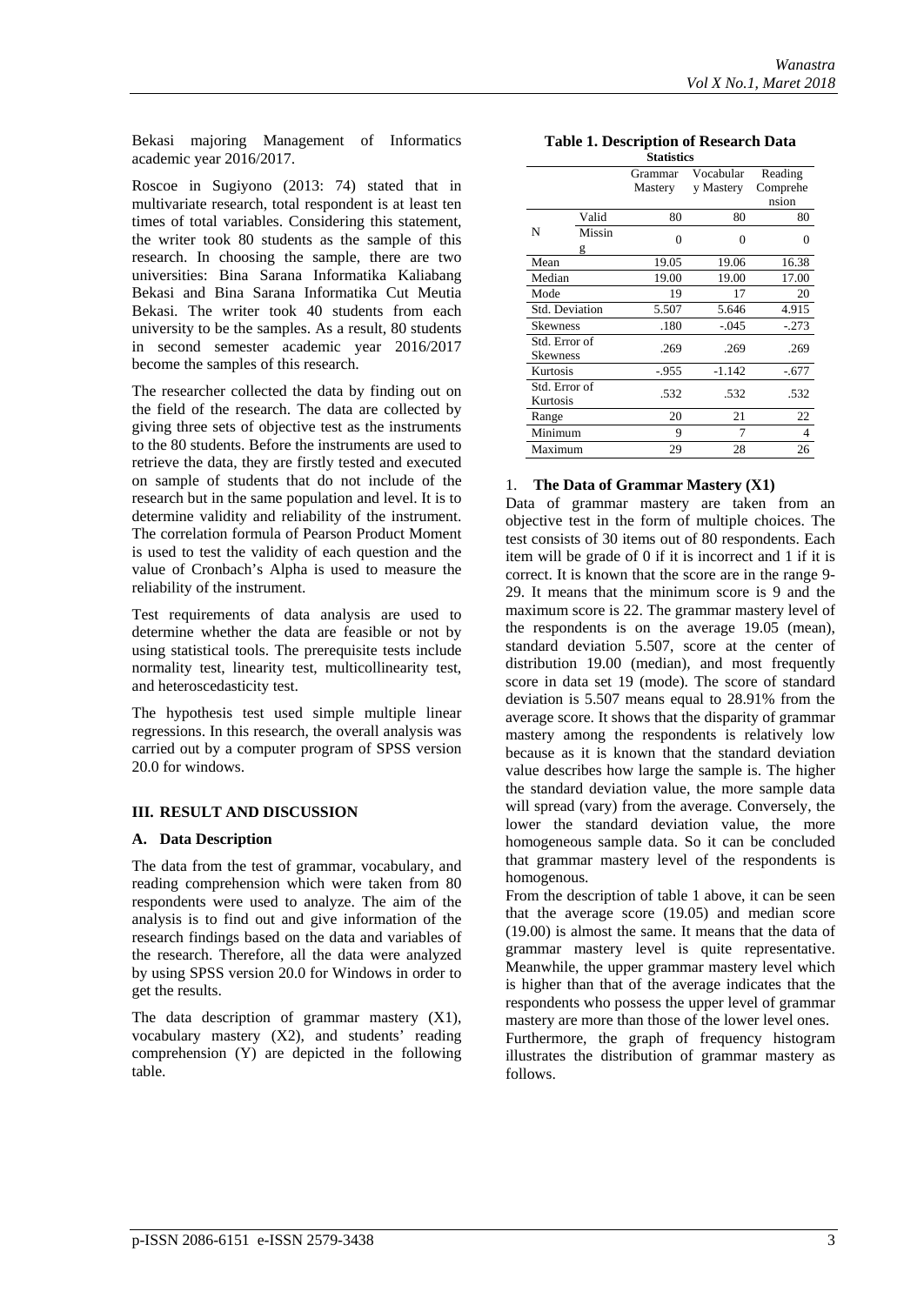

**Figure 2. Histogram of Grammar Mastery**

According to the figure 2 above, it can be concluded that the level of data spreading of grammar mastery of the respondents is relatively normal since the data which are scattered out of the normal curve are relatively small/negligible.

### **1. The Data of Vocabulary Mastery (X2)**

Data of vocabulary mastery are taken from an objective test in the form of multiple choices. The test consists of 30 items out of 80 respondents. Each item will be grade of 0 if it is incorrect and 1 if it is correct. It is known that the score are in the range 7- 28. It means that the minimum score is 7 and the maximum score is 28. The vocabulary mastery level of the respondents is on the average 19.06 (mean), standard deviation 5.646, score at the center of distribution 19.00 (median), and most frequently score in data set 17 (mode). The score of standard deviation is 5.646 means equal to 29.62% from the average score. It shows that the disparity of vocabulary mastery among the respondents is relatively low because the higher the standard deviation value, the more sample data will spread (vary) from the average. Conversely, the lower the standard deviation value, the more homogeneous sample data. So it can be concluded that vocabulary mastery level of the respondents is homogenous.

From the description of table 4.1 above, it can be seen that the average score (19.06) and median score (19.00) is almost the same. It means that the data of vocabulary mastery level is quite representative. Meanwhile, the upper vocabulary mastery level which is higher than that of the average indicates that the respondents who possess the upper level of vocabulary mastery are more than those of the lower level ones.

Furthermore, the graph of frequency histogram illustrates the distribution of vocabulary mastery as follows.



**Figure 3. Histogram of Vocabulary Mastery**

According to the figure 3 above, it can be concluded that the level of data spreading of vocabulary mastery of the respondents is relatively normal since the data which are scattered out of the normal curve are relatively small/negligible.

# **2. The Data of Reading Comprehension (Y)**

Data of students' reading comprehension are taken from an objective test in the form of multiple choices. The test consists of 30 items out of 80 respondents. Each item will be grade of 0 if it is incorrect and 1 if it is correct. It is known that the score are in the range 4-26. It means that the minimum score is 4 and the maximum score is 26. The grammar mastery level of the respondents is on the average 16.38 (mean), standard deviation 4.915, score at the center of distribution 17.00 (median), and most frequently score in data set 20 (mode). The score of standard deviation is 4.915 means equal to 30.01% from the average score. It shows that the disparity of reading comprehension among the respondents is relatively quite low. So it can be concluded that reading comprehension level of the respondents is homogenous.

From the description of table 4.1 above, it can be seen that the average score (16.38) and median score (17.00) is almost the same. It means that the data of reading comprehension level is quite representative. Meanwhile, the upper reading comprehension level which is higher than that of the average indicates that the respondents who possess the upper level of reading comprehension are more than those of the lower level ones.

Furthermore, the graph of frequency histogram illustrates the distribution of grammar mastery as follows.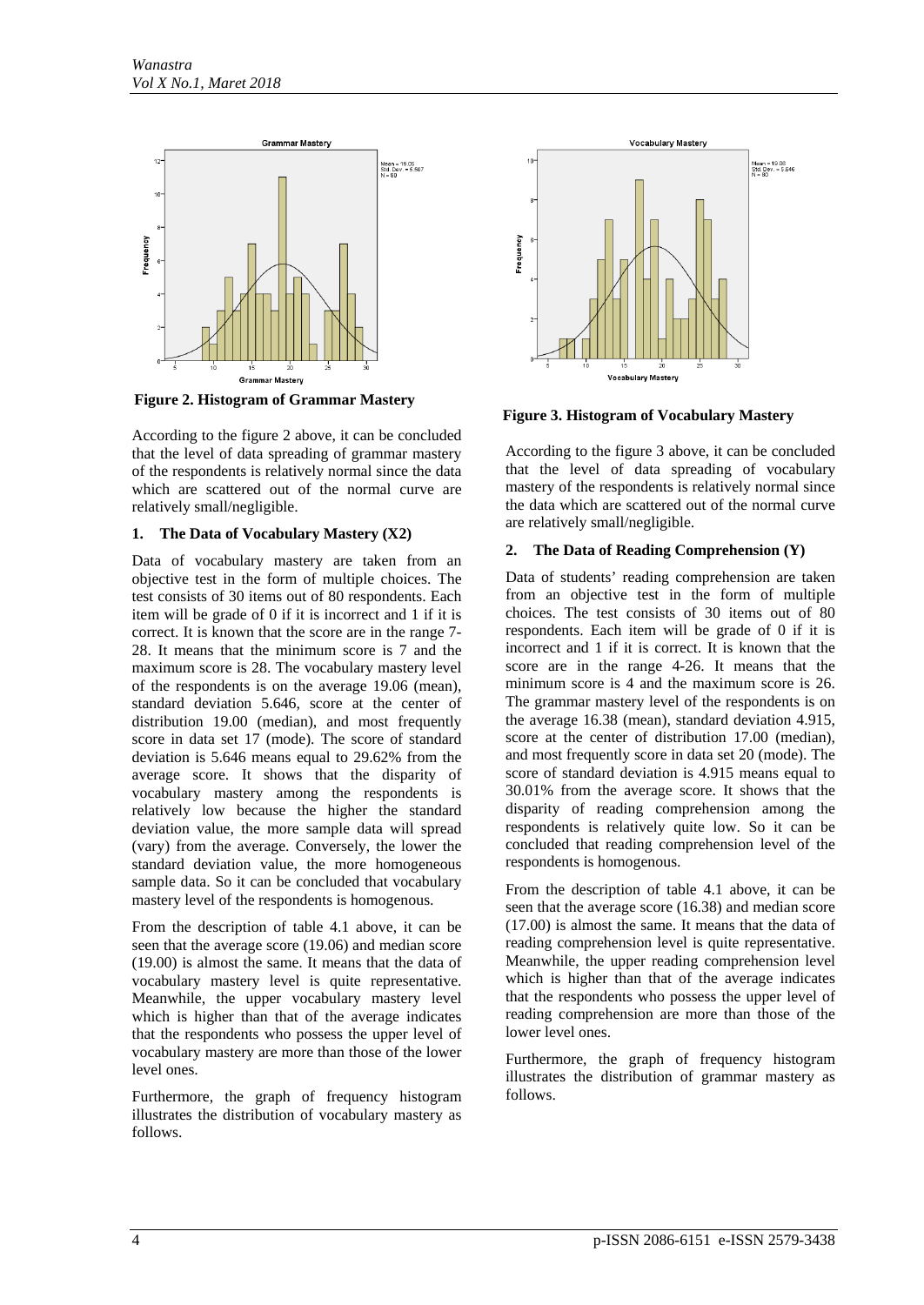

**Figure 4. Histogram of Reading Comprehension**

According to the figure 4 above, it can be concluded that the level of data spreading of reading comprehension of the respondents is relatively normal since the data which are scattered out of the normal curve are relatively small/negligible.

#### **B. Prerequisite Test of Data Analysis 1. Normality Test**

Normality test is used to test and determined whether the data are normal or not so that  $t_0$ , partial correlation, multiple correlations, single regression, and multiple regressions can be analyzed. To test the normality of the data distribution, the researcher used Kolmogorov-Smirnov test through SPSS version 20.0 for Windows. According the criteria of that program, the set of data will be classified as normal if the *Sig.* value is above 0.05. The result of normality test is stated as the following.

**Table 2. Normality Test One-Sample Kolmogorov-Smirnov Test**

|                                     |                                        | Grammar | Vocabula | Reading |
|-------------------------------------|----------------------------------------|---------|----------|---------|
|                                     |                                        | Mastery | ry       | Compreh |
|                                     |                                        |         | Mastery  | ension  |
| N                                   |                                        | 80      | 80       | 80      |
|                                     | Mean                                   | 19.05   | 19.06    | 16.38   |
| Normal<br>Parameters <sup>a,b</sup> | Std.<br>Deviatio                       | 5.507   | 5.646    | 4.915   |
|                                     | n                                      |         |          |         |
| Most Extreme                        | Absolute                               | .098    | .128     | .107    |
| <b>Differences</b>                  | Positive                               | .091    | .089     | .073    |
|                                     | Negative                               | $-.098$ | $-.128$  | $-.107$ |
|                                     | Kolmogorov-Smirnov Z                   |         | 1.149    | .958    |
|                                     | Asymp. Sig. (2-tailed)<br>.432<br>.142 |         | .318     |         |

a. Test distribution is Normal.

b. Calculated from data.

From the table, we can see that all the *Sig.* value for grammar mastery, vocabulary mastery, and reading comprehension are stated consecutively by 0.432, 0.142, and 0.318. Therefore, it can be concluded that all the data are distributed normally since the values of significance are all higher than 0.05.

**2. Linearity Test**

Linearity test is an assumption in the regression analysis. It means that the regression line between X and Y forming whether or not in the linear line. If the line is not linear, it cannot be automatically continued to the next step.

The linearity test of the regression line can be calculated by using SPSS version 20.0 for Windows. According to the normal assumption, the set of data will be classified as linear in regression line if *Sig.* value is higher than 0.05 (Nurgiantoro et al., 2009: 329).

#### **a. Regression Line Linearity of the effect of X1 on Y**

The linearity test result of regression line of the effect of grammar mastery  $(X1)$  on students' reading comprehension (Y) can be seen in the following table:

# **Table 3. Linearity Test of Regression Line of X1 on Y**

**ANOVA Table**

|                          |                   |                                | Sum of   | df | Mean         | F           | Sig. |
|--------------------------|-------------------|--------------------------------|----------|----|--------------|-------------|------|
|                          |                   |                                | Squares  |    | Square       |             |      |
| Readin                   |                   | (Combine<br>d)                 | 1336.305 | 19 | 70.332       | 7.37        | .000 |
| g<br>Compr               | Between<br>Groups | Linearity                      | 1175.959 | 1  | 1175.9<br>59 | 123.<br>256 | .000 |
| ehensi<br>$on *$<br>Gram |                   | Deviation<br>from<br>Linearity | 160.346  | 18 | 8.908        | .934        | .544 |
| mar                      | Within Groups     |                                | 572.445  | 60 | 9.541        |             |      |
| Master<br>v              | Total             |                                | 1908.750 | 79 |              |             |      |

Based on the table 3 above, the *Sig.* value from *Deviation from Linearity* column is 0.544 which is higher than 0.05. It means that the regression line which indicates the effect of grammar mastery (X1) on students' reading comprehension (Y) is linear.

#### **b. Regression Line Linearity of the effect of X2 on Y**

The linearity test result of regression line of the effect of vocabulary mastery (X2) towards students' reading comprehension (Y) can be seen in the following table:

### **Table 4. Linearity Test of Regression Line of X2 on Y**

|                        |                                                                                               |         | <b>ANOVA Table</b> |    |         |     |      |
|------------------------|-----------------------------------------------------------------------------------------------|---------|--------------------|----|---------|-----|------|
|                        |                                                                                               |         | Sum of             | Df | Mean    | F   | Sig. |
|                        |                                                                                               |         | Squares            |    | Square  |     |      |
|                        |                                                                                               | (Combin | 1636.0             | 19 | 86.109  | 18. | .000 |
|                        |                                                                                               | ed)     | 69                 |    |         | 947 |      |
|                        | <b>Betwee</b><br>Linearity<br>n<br>Groups<br>Deviatio<br>n from<br>Linearity<br>Within Groups |         | 1541.0             |    | 1541.03 | 339 | .000 |
| Reading                |                                                                                               |         | 38                 |    | 8       | .08 |      |
| Comprehe               |                                                                                               |         |                    |    |         | 6   |      |
| $nsion *$              |                                                                                               |         |                    |    |         | 1.1 |      |
| Vocabular<br>y Mastery |                                                                                               |         | 95.032             | 18 | 5.280   | 62  | .321 |
|                        |                                                                                               |         |                    |    |         |     |      |
|                        |                                                                                               |         | 272.68             | 60 | 4.545   |     |      |
|                        |                                                                                               |         |                    |    |         |     |      |
|                        | Total                                                                                         |         | 1908.7             | 79 |         |     |      |
|                        |                                                                                               |         | 50                 |    |         |     |      |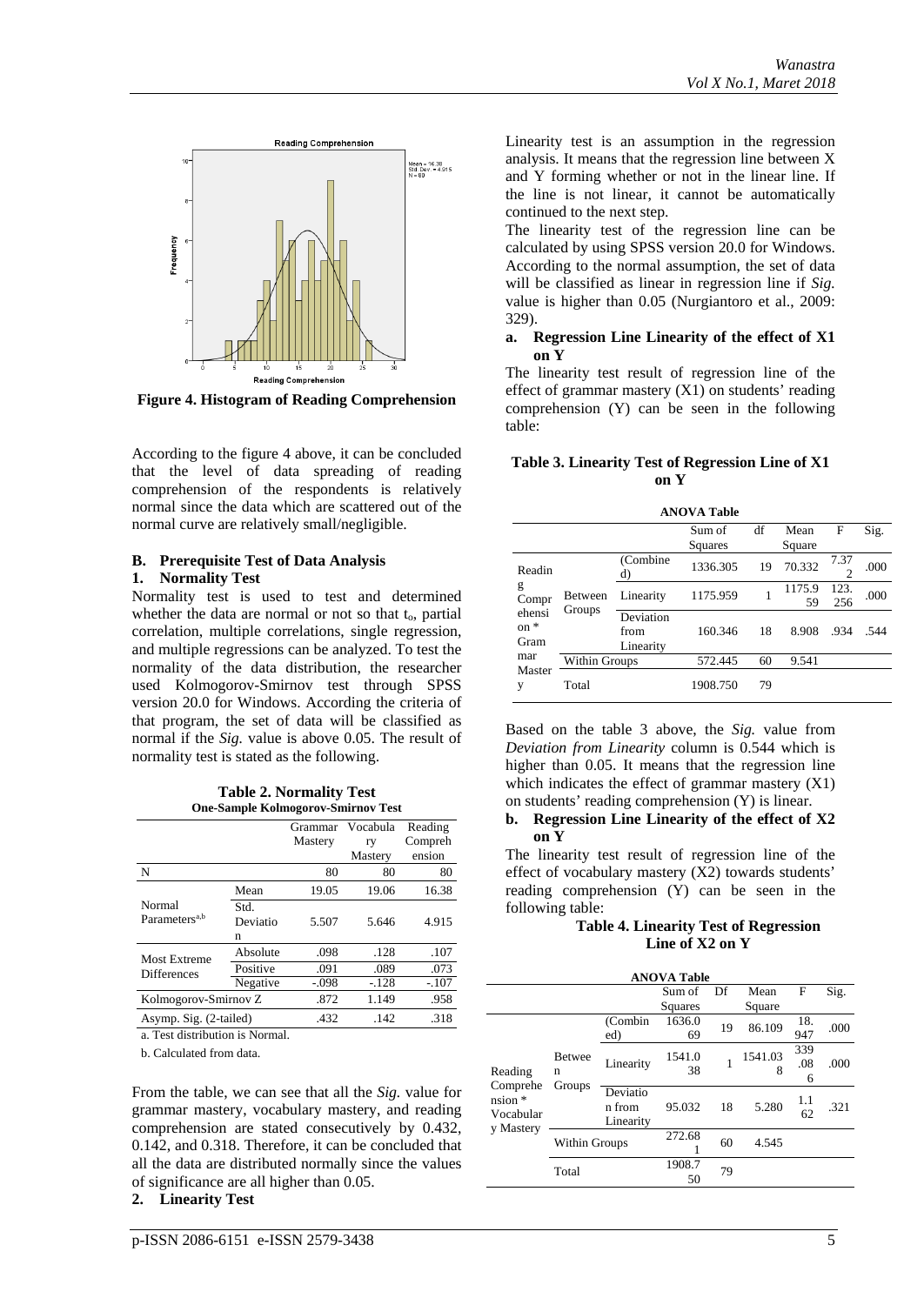Based on the table 4 above, the *Sig.* value from *Deviation from Linearity* column is 0.321 which is higher than 0.05. It means that the regression line which indicates the effect of vocabulary mastery (X2) on students' reading comprehension (Y) is linear.

To sum up, regression line of both grammar mastery and vocabulary mastery on students' reading comprehension which illustrates the effects are stated in the linear position according to SPSS version 20.0 for Windows computation.

#### **3. Multicollinearity Test**

Multicollinearity test is aimed to test whether the regression model found a perfect correlation between the independent variables. A good regression model occurs when there is no perfect correlation between the independent variables. The result of multicollinearity test in this research is shown in the following table.

**Table 5. Multicollinearity Test**

| Model |                        | <b>Collinearity Statistics</b> |       |  |
|-------|------------------------|--------------------------------|-------|--|
|       |                        | Tolerance                      | VIF   |  |
|       | (Constant)             |                                |       |  |
|       | <b>Grammar Mastery</b> | .406                           | 2.465 |  |
|       | Vocabulary Mastery     | .406                           | 2.465 |  |

a. Dependent Variable: Reading Comprehension

From the table above, it is known that the value of *tolerance* is  $0.406 > 0.1$  and the value of *VIF* is  $2.465 < 10$ . It means, there is no multicollinearity problem between grammar and vocabulary mastery in this multiple regression analysis.

#### **4. Heteroscedasticity Test**

One of the methods for detecting the presence of heteroscedstidity is to make a scatter-plot between the standardized residual (ZRESID) and the Standardized Predicted Value (ZPRED). In this research, the problem of heteroscedasticity was detected by seeing the scatter-plot through SPSS version 20.0 for Windows. The result of heteroscedasticity test in this research can be shown in the following figure.



**Figure 5. Scatterplot of Heteroscedasticity Test** The figure 5 above shows that the dots spread randomly and do not form a clear specific pattern. It

means there is no heteroscedasticity problem in this regression model.

## **C. Test of Hypothesis**

Test of hypothesis was done based on statistical hypothesis in the last part of chapter III. The recapitulations of the entire test can be seen in the set of following tables:

### **Table 6. Multiple Correlation Coefficients of the Effects of X1 and X2 on Y**

|                                                                |                  |          | <b>Model Summary</b> |                               |  |  |  |
|----------------------------------------------------------------|------------------|----------|----------------------|-------------------------------|--|--|--|
| Model                                                          | R                | R Square | Adjusted R<br>Square | Std. Error of<br>the Estimate |  |  |  |
|                                                                | 910 <sup>a</sup> | .828     | .824                 | 2.063                         |  |  |  |
| a. Predictors: (Constant), Vocabulary Mastery, Grammar Mastery |                  |          |                      |                               |  |  |  |

#### **Table 7. Regression Coefficient Significance Test of the Effects of X1 and X2 on Y**

| <b>ANOVA</b> <sup>a</sup> |          |          |    |         |        |                   |  |  |
|---------------------------|----------|----------|----|---------|--------|-------------------|--|--|
| Model                     |          | Sum of   | Df | Mean    | F      | Sig.              |  |  |
|                           |          | Squares  |    | Square  |        |                   |  |  |
|                           | Regressi | 1581.050 | っ  | 790.525 | 185.75 | .000 <sup>b</sup> |  |  |
|                           | on       |          |    |         |        |                   |  |  |
|                           | Residual | 327.700  | 77 | 4.256   |        |                   |  |  |
|                           | Total    | 1908.750 | 79 |         |        |                   |  |  |

a. Dependent Variable: Reading Comprehension

b. Predictors: (Constant), Vocabulary Mastery, Grammar Mastery

#### **Table 8. Linear Regression Equality Test of the Effects of X1 and X2 on Y**

|       |                       |                                | <b>Coefficients<sup>a</sup></b> |                                      |       |      |
|-------|-----------------------|--------------------------------|---------------------------------|--------------------------------------|-------|------|
| Model |                       | Unstandardized<br>Coefficients |                                 | Standardi<br>zed<br>Coefficie<br>nts | T     | Sig. |
|       |                       | в                              | Std.<br>Error                   | <b>B</b> eta                         |       |      |
|       | (Constant)            | .507                           | .874                            |                                      | .580  | .564 |
| 1     | Grammar<br>Mastery    | .203                           | .066                            | .227                                 | 3.066 | .003 |
|       | Vocabulary<br>Mastery | .630                           | .065                            | .723                                 | 9.756 | .000 |

a. Dependent Variable: Reading Comprehension

### **1. The Effect of Grammar Mastery (X1) and Vocabulary Mastery (X2) Jointly on Students' Reading Comprehension**

Refering to table 6 above, it can be seen that the coefficient correlation of the effect of grammar & vocabulary mastery jointly on students' reading comprehension is 0.910. It indicates that among variables has very strong effect because  $R_0$  is close to 1.

Meanwhile, the coefficient of determination of grammar and vocabulary mastery variables to reading comprehension is 0.828. It means that the contribution of grammar and vocabulary mastery jointly on students' reading comprehension is 82.8% and the rest (17.2%) is determined by other factors.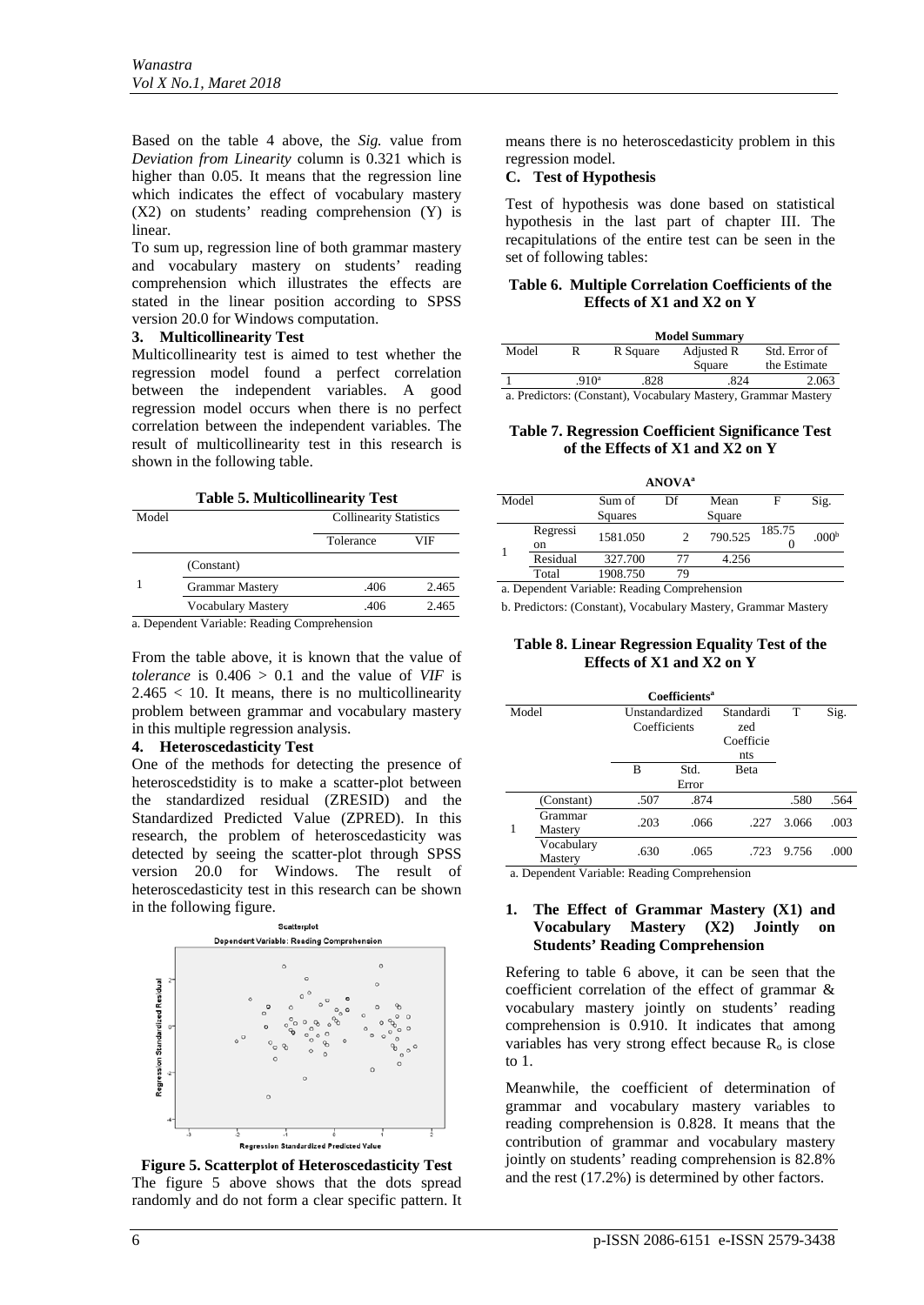According to table 7 above, we can see that *Sig.* =  $0.000 < 0.05$  and  $F<sub>o</sub> = 185.750$  which means there is a significant effect of grammar and vocabulary mastery jointly on students' reading comprehension.

Based on table 8, we may drag a conclusion that vocabulary mastery contributes more influential than grammar mastery since the *Sig.* value of it (0.000) is lower the *Sig*. value of grammar mastery (0.003). Indeed, vocabulary mastery has an important role to help a student understand the meaning of the words throughout reading comprehension. By having a set of grammar mastery, it does not mean that someone would be able to comprehend the reading materials automatically. It must be enhanced by enriching activity such as studying vocabularies so that he/she can comprehend the reading materials as well. Even though the effect of grammar mastery is not as strong as vocabulary mastery, it could be a modality for a student to take an advanced activity in order to comprehend the reading materials.

#### **2. The Effect of Grammar Mastery (X1) on Students' Reading Comprehension (Y)**

Refering to table 8 above, it can be seen that  $\text{Sig.} =$  $0.003 < 0.05$  and  $t<sub>o</sub> = 3.066$ . It means that there is a significant effect of grammar mastery (X1) on students' reading comprehension (Y).

According to the theoretical review, reading comprehension is understanding a text that is read, or the process of constructing meaning from a text. Operationally, the reading comprehension can be measured by using a set of objective test, which is done by students. It goes the same with grammar mastery test. It means that grammar may affect the one's ability to comprehend the reading materials.

Meanwhile, grammar is an important part of a language because if the sentences are in ungrammatical pattern, it can make the reader difficult to get the ideas; yet, if the reader has knowledge of grammar, they can easily fix them and catch the ideas of the sentences. In other words, grammar may help students understand what they read. Without it, one will be difficult to know the meaning of sentence in the context of communication.

From the theoretical review above, it can be assumed that the higher the level of grammar mastery possessed by the students especially correlated to reading domain, the higher the possibility to achieve good reading comprehension. In other words, students should have good grammar mastery if they want to convey the meaning of reading materials more easily.

To sum up, both the quantitative information and theoretical review, the writer comes to the conclusion that the grammar mastery level brings positive and significant effect on students' reading comprehension.

### **3. The Effect of Vocabulary Mastery (X2) on Students' Reading Comprehension (Y)**

Refering to table 8 above, it can be seen that  $\delta i g =$  $0.000 < 0.05$  and  $t<sub>0</sub> = 9.756$ . It means that there is a significant effect of vocabulary mastery (X2) on students' reading comprehension (Y).

According to the theoretical review, vocabulary is knowledge of words and word meaning in both oral and written language and in productive and receptive forms. More specifically, vocabulary refers to the kind of word that students must know to read increasingly demanding text with comprehension.

In addition, Harmer (2002: 13) points out that without grammar, very little can be conveyed, but without vocabulary nothing can be conveyed. It means that existence of vocabulary cannot be separated by the existence of a language. In other words, no language exists without vocabulary. Therefore, vocabulary is important in language learning to develop students' language skills, especially in reading. Students should have adequate vocabulary so that they can understand about the reading materials.

From the theoretical review above, it can be assumed that the higher the level of vocabulary mastery possessed by the students especially correlated to reading domain, the higher the possibility to achieve the reading comprehension.

To sum up, both the quantitative information and theoretical review, the writer comes to the conclusion that the vocabulary mastery level brings positive and significant effect on students' reading comprehension.

# **4. Regression Line Equation**

According to regression analysis which is used to test the hypothesis, we may get the set of data stated in table 4.7 above. The regression line equation which represents the effect of grammar and vocabulary mastery on students' reading comprehension is as follow:

 $\hat{Y} = 0.507 + 0.203 \text{ X1} + 0.630 \text{ X2}$ 

- $\hat{Y}$  : dependent variable
- X : independent variables

Explanation:

- a. The value of constant is 0.507. It means if the independent variables are considered constant, the students' reading comprehension value is 0.507.
- b. The value of regression coefficient of X1 is 0.203. It means that each addition of one unit of grammar mastery will have an impact on the